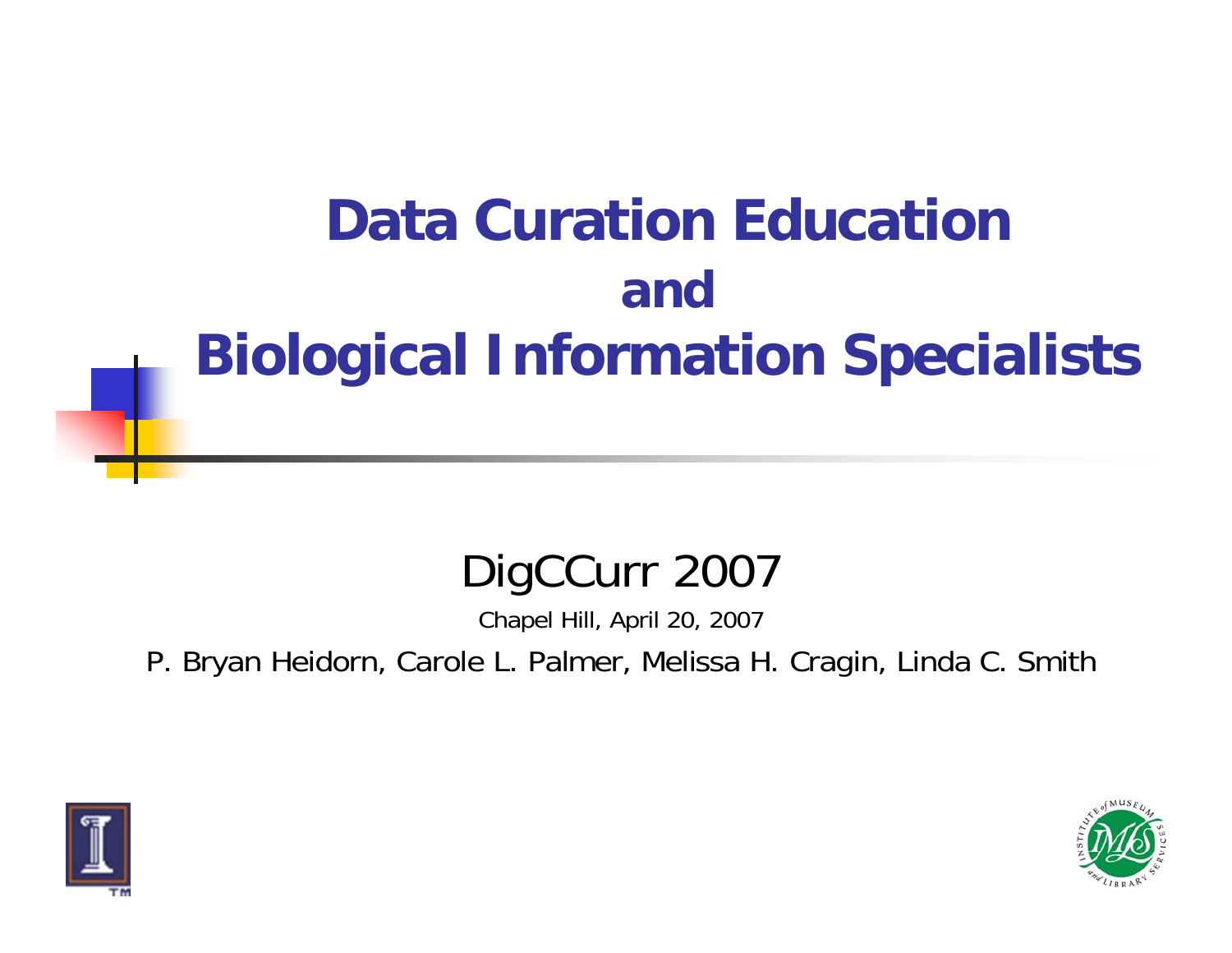

## The Data Curation Education Program

- $\mathcal{C}^{\mathcal{A}}$ Integration of research and practice
- Related GSLIS research
- $\mathbb{R}^n$ Cooperating Institutions
- $\mathcal{L}^{\mathcal{L}}$ Building the curriculum
- $\mathcal{L}^{\text{max}}_{\text{max}}$ Advisory Committee Contributions
- $\mathcal{L}(\mathcal{A})$ Program summary
- **Future Events**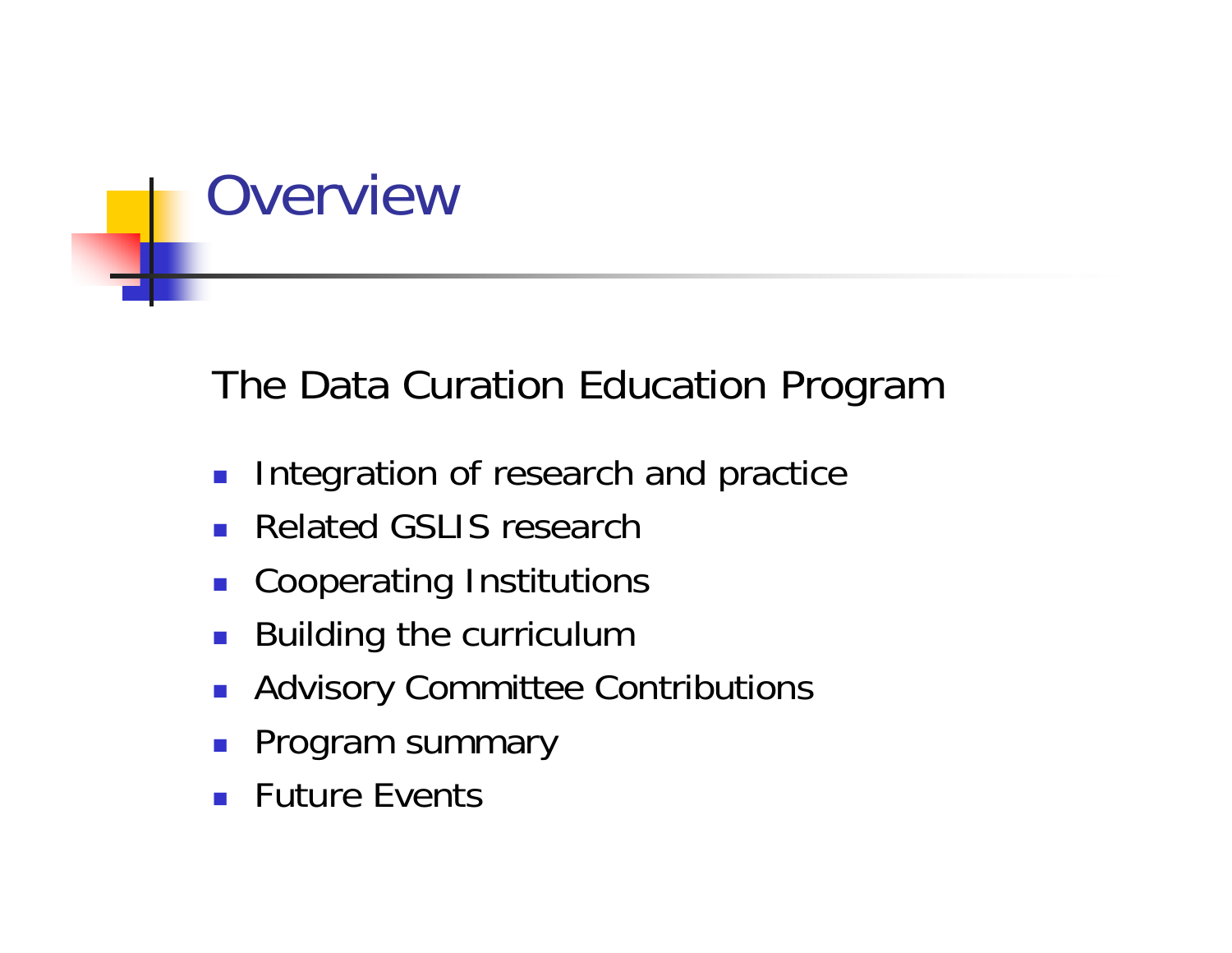# Data Curation Education Program

- Concentration in MSLIS
- ■ Synergy with Digital Library CAS
- ■ Synergy with Master of Science in Biological Informatics (not MSLIS)
- ■ Data and Digital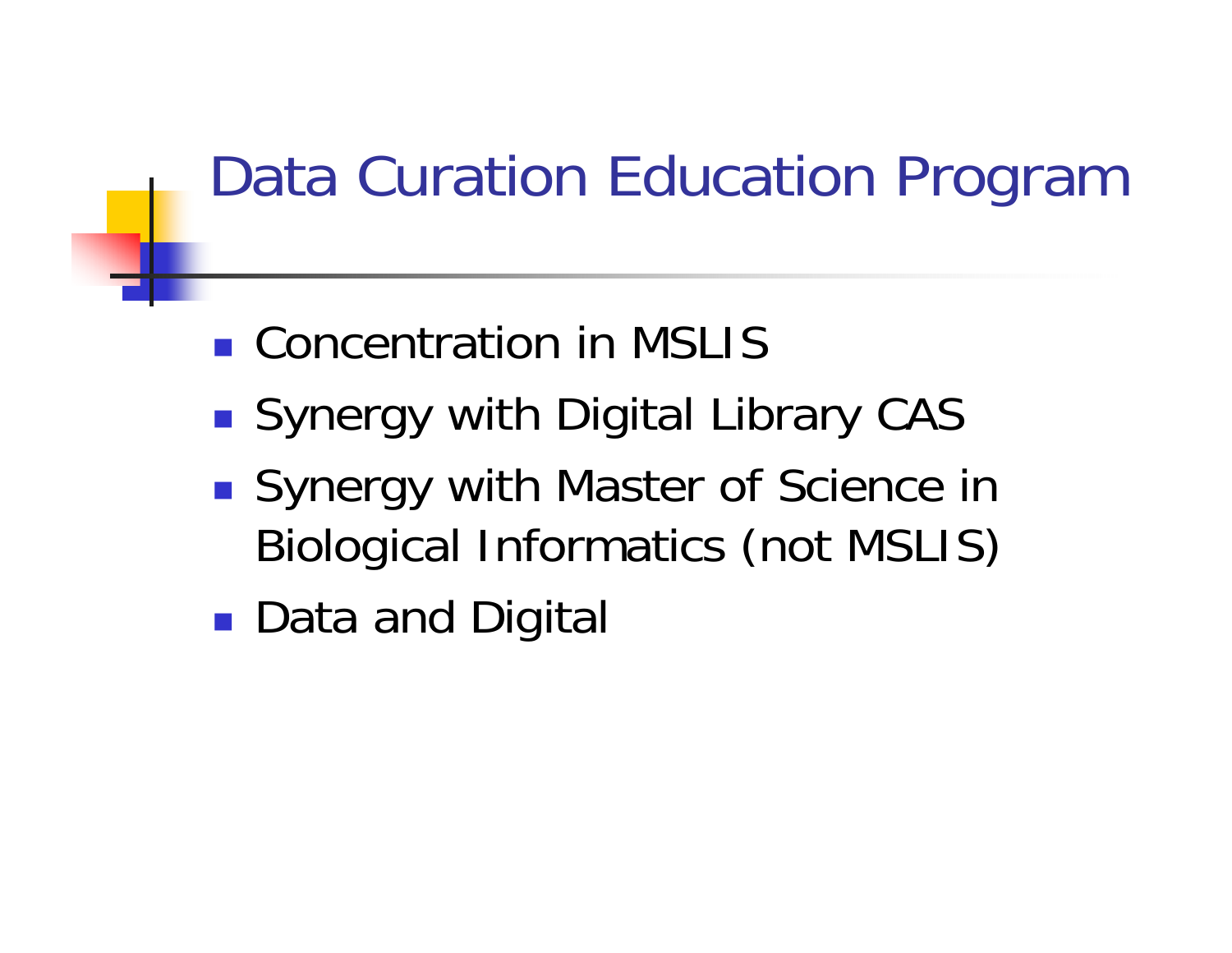## Integration of research and practice

- **IDENTIFY INFORMATION PROBLEMS AND COLLECT best practices** from our partners to provide a broad understanding of information and data techniques, issues, and needs
- **Place students in internships** with our partners at biological science institutions to gain real-world biological research experience
- **Cultivate new partners** and new collaborative research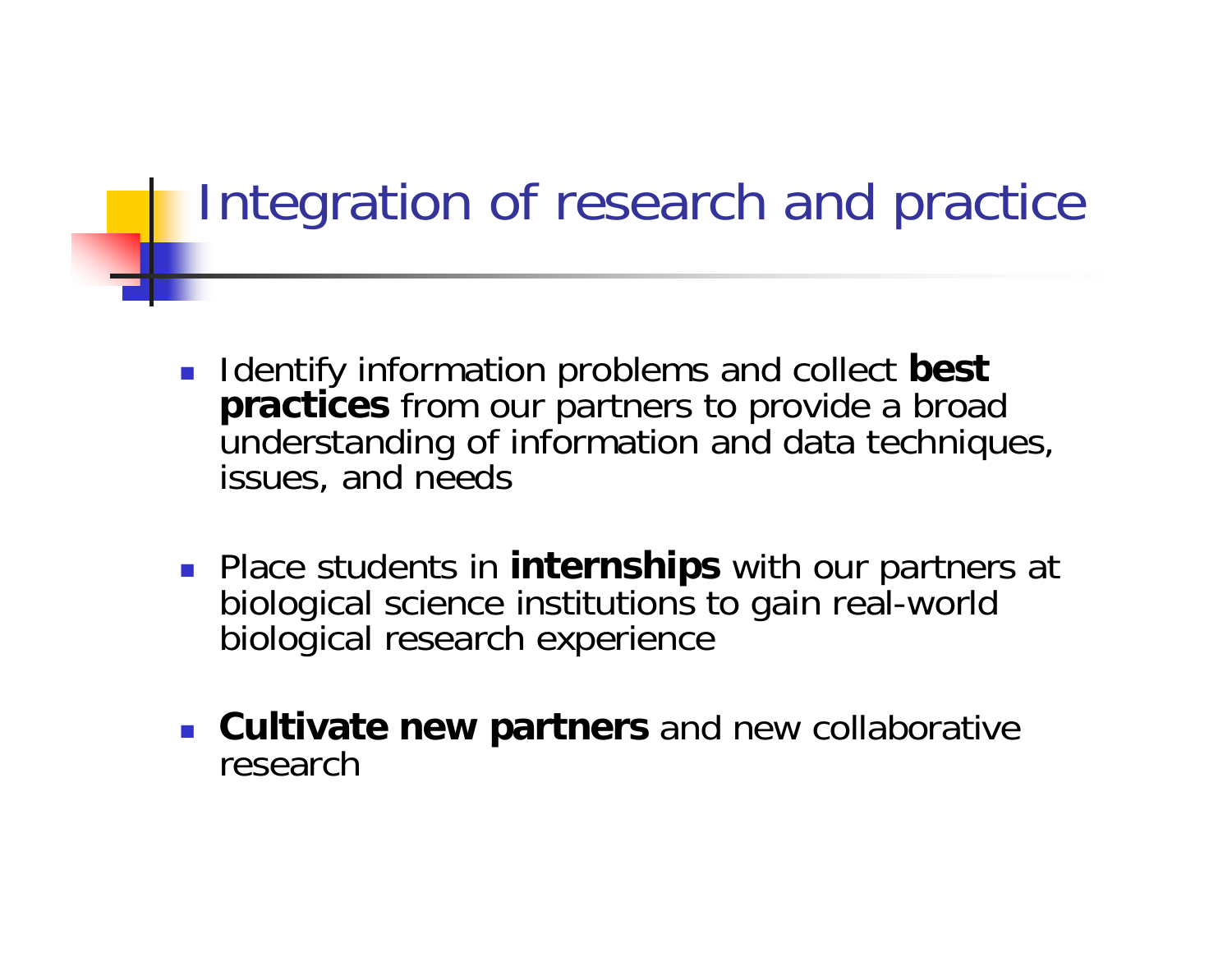## Related GSLIS Projects: Metadata and Preservation

### **Automated metadata extraction and inference**

- Automatic Museum Label Metadata Extraction Heidorn, NSF DBI-9982849, NSF, DBI-0345387
- Georeferencing Museum Specimen Sources Heidorn, Moore Foundation 2005-2929-00

#### **Metadata and Collections**

• Digital Collections and Content Cole, IMLS National Leadership Grant LG-02-02-0281

#### **Preservation**

• EchoDep (NDIPP) Unsworth, Sandore, Library of Congress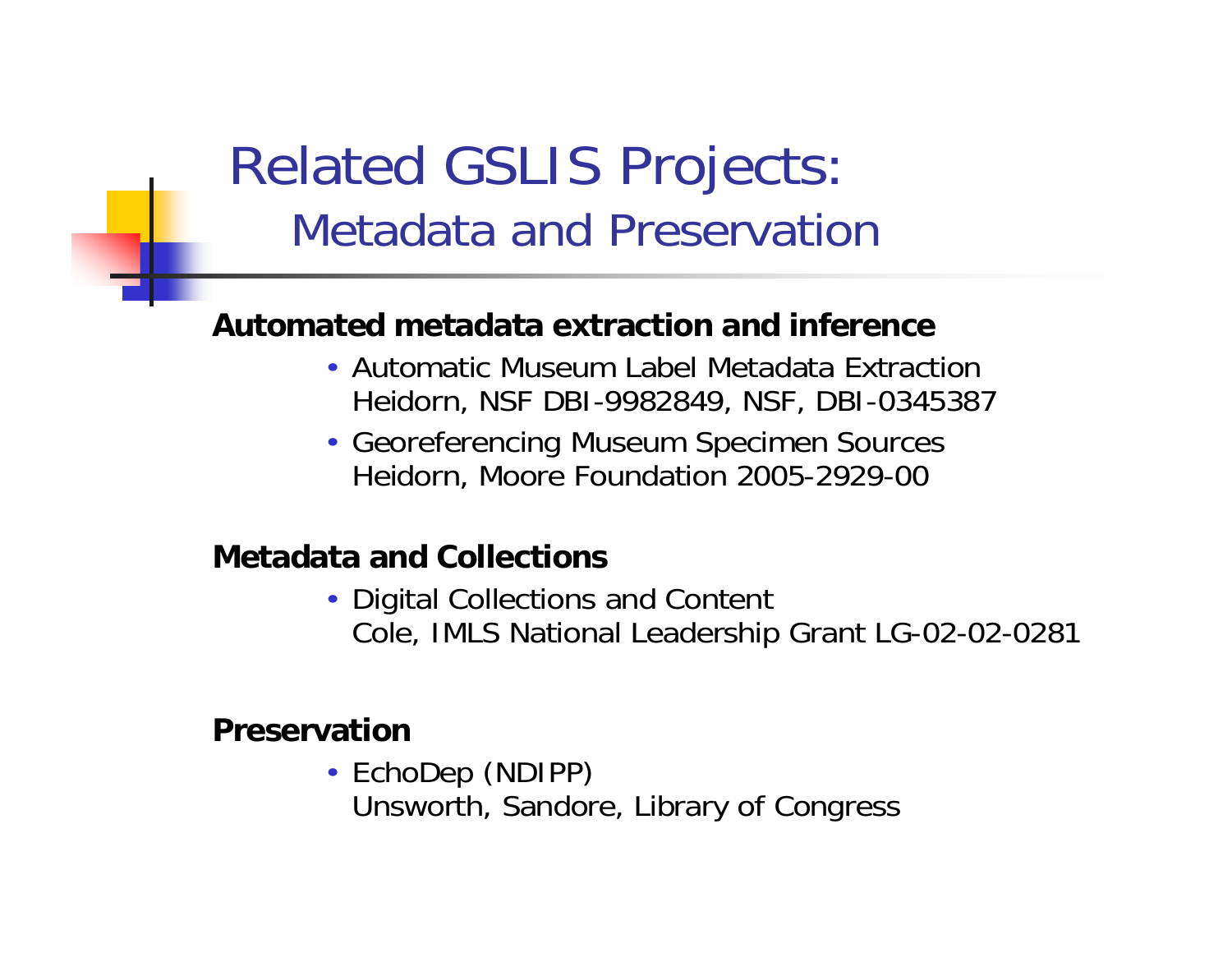## Related GSLIS Projects: Data Centric

### **Modeling and computational neuroscience**

• Information and Discovery in Neuroscience Palmer, NSF IIS-0222848

#### **Terminology, schema, and ontology development**

• Plant Description Standards Heidorn, IMLS NR-00-01-0017-01

#### **Collaborative data collection**

• BioDiversity Survey Collaboration and Verification Heidorn and Palmer, NSF ITR/BDI-0113918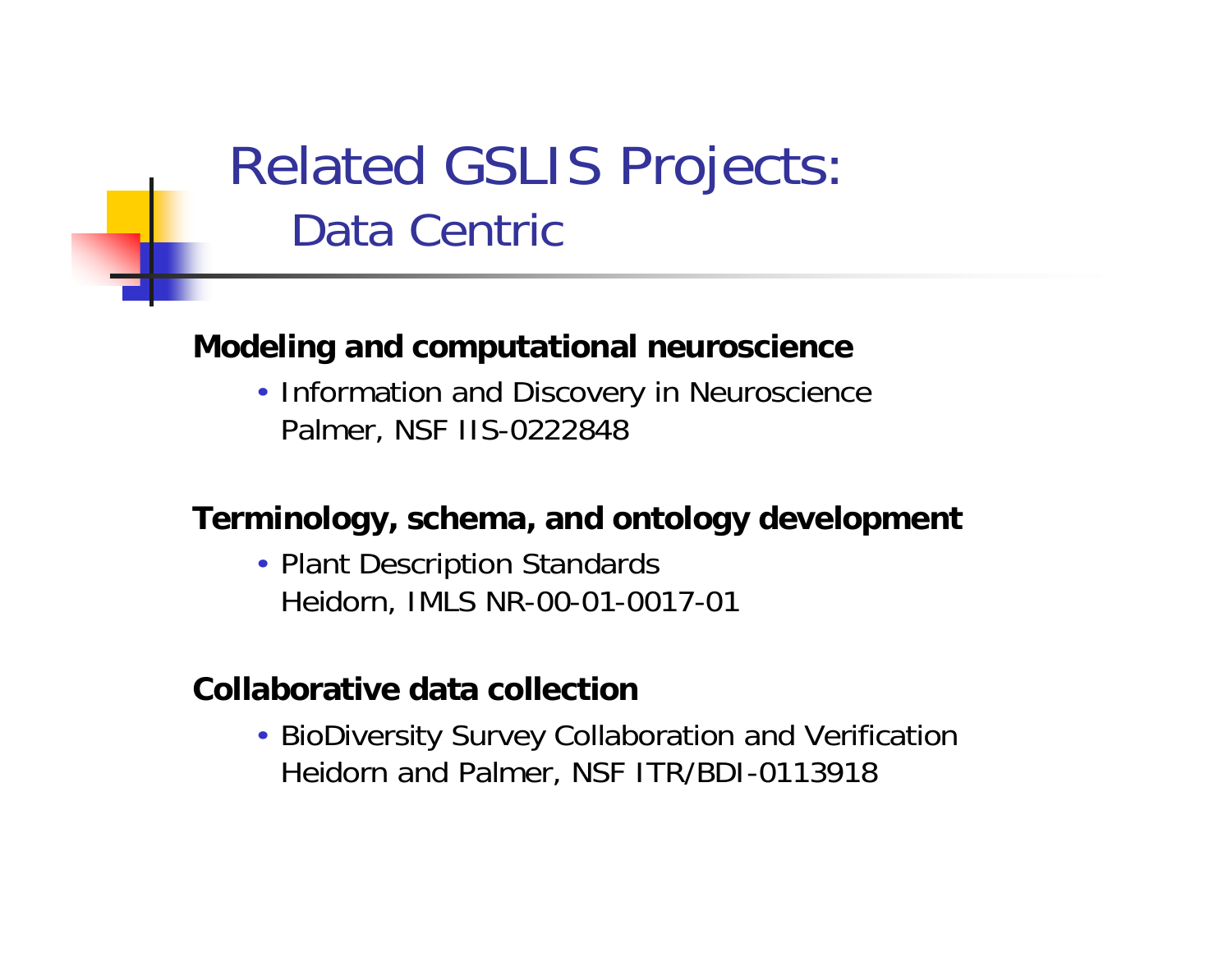# Cooperating Institutions

- **Biomedical Informatics Research Network** (UCSD)
- **Marine Biological Laboratory**
- **E** Smithsonian Institution
- **American Museum of Natural History**
- Missouri Botanical Garden
- U.S. Army Strategic Environmental Management Program (SEMP)
- **•** MIT Library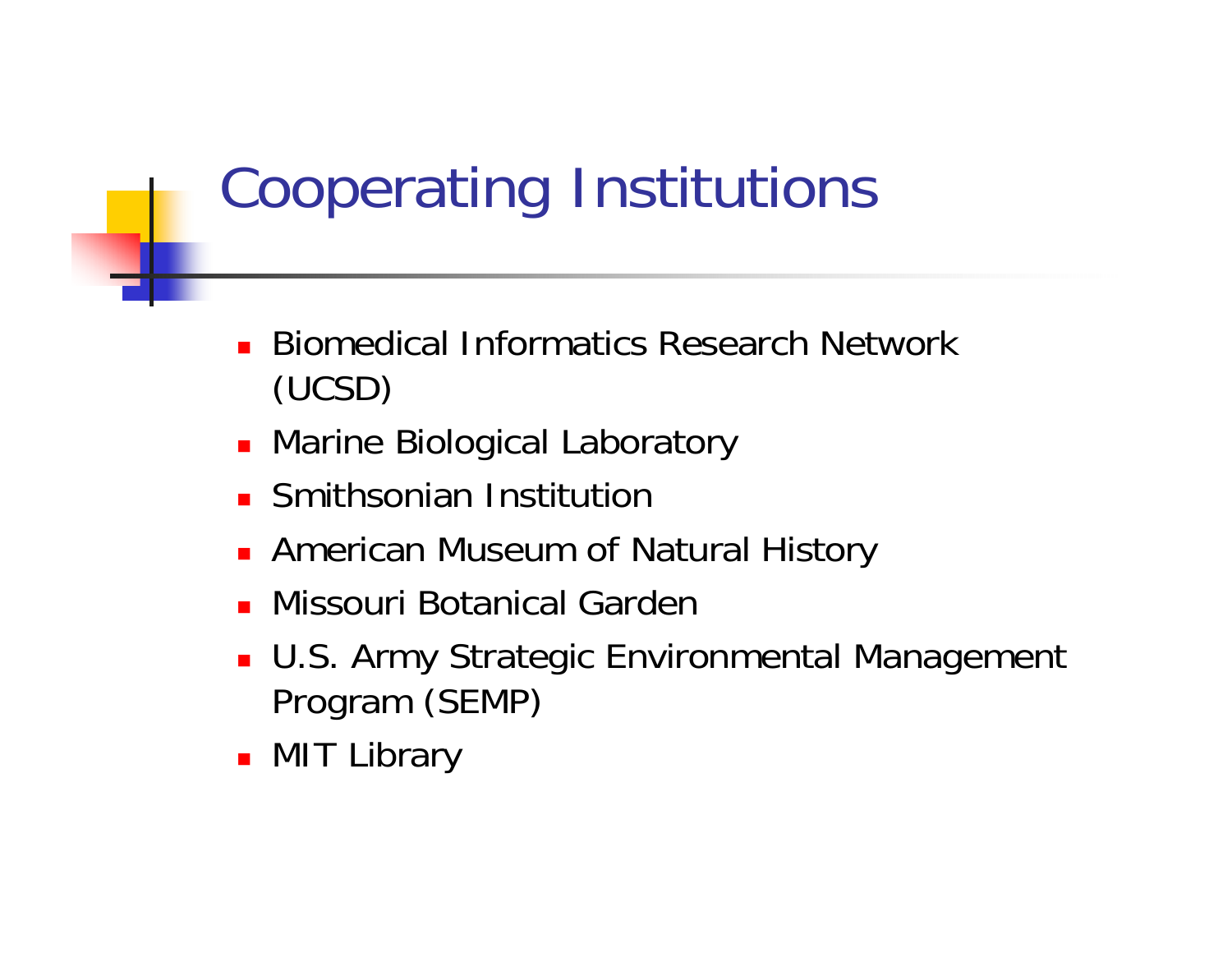# New and proposed courses

| Data Curation (Cragin) Fall 2007                                               | <b>Digital Preservation</b><br>(McDonough) Spring 2008       |
|--------------------------------------------------------------------------------|--------------------------------------------------------------|
| <b>Ontologies in the Natural</b>                                               | <b>EcoInformatics / Biodiversity</b>                         |
| <b>Sciences</b> (Renear)                                                       | <b>Informatics (Heidorn)</b>                                 |
| <b>Information Transfer and</b><br><b>Collaboration in Science</b><br>(Palmer) | <b>Metadata in Theory and</b><br><b>Practice</b> (McDonough) |
| <b>Scientific Data and Procedure</b>                                           | Scientific Classification and                                |
| <b>Standards</b>                                                               | Vocabulary                                                   |
| Discovery Informatics and Data                                                 | <b>Field Experience Seminar</b>                              |
| Mining                                                                         | (to accompany practicum)                                     |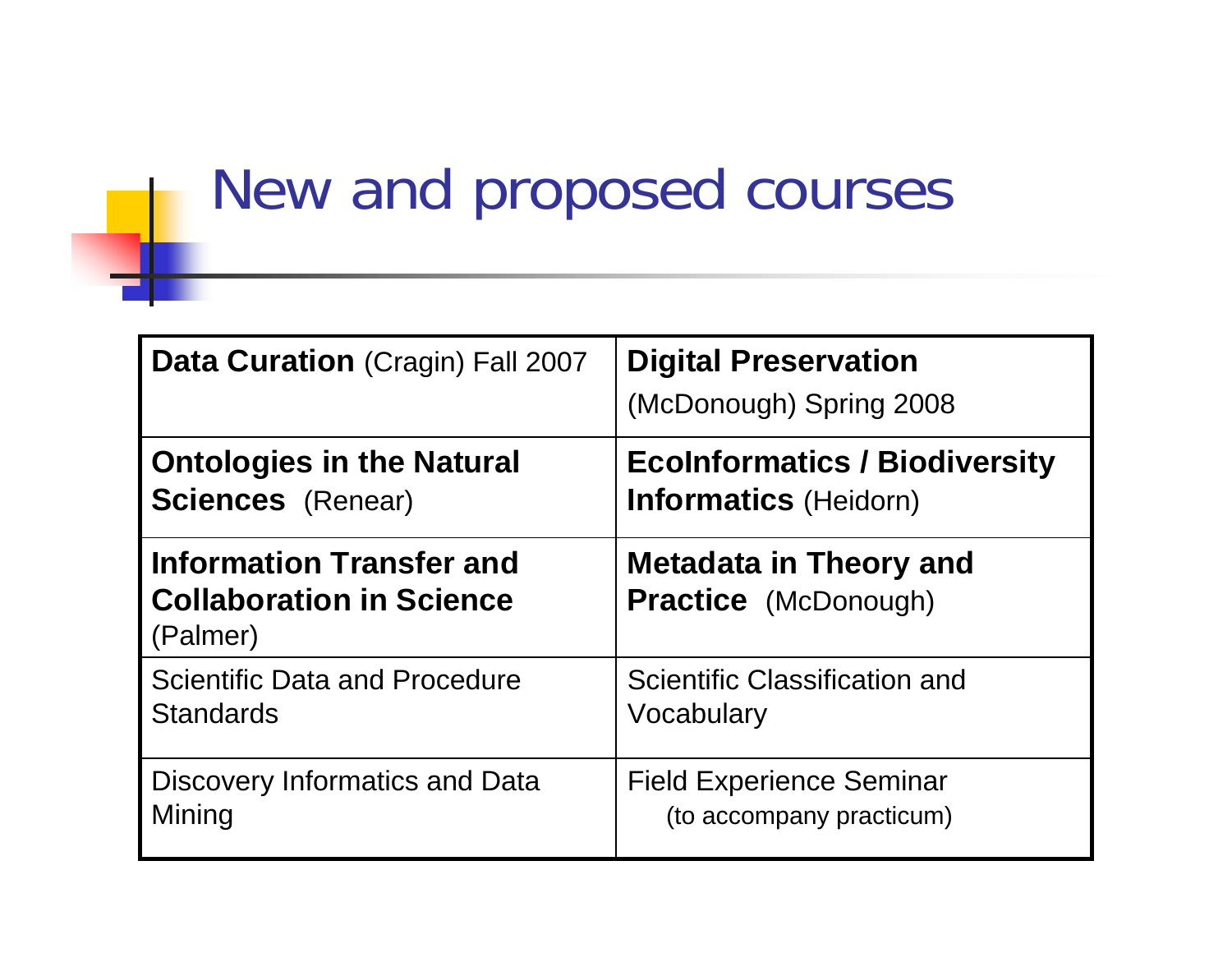# Advisory Committee Contributions

- $\mathcal{L}^{\text{max}}$  Identify information problems and collect **best practices** from our partners to provide a broad understanding of information and data techniques, issues, and needs
- $\mathcal{L}^{\mathcal{L}}$ Develop **case studies** for use across the curriculum
- **Place students in internships** with our partners at biological science institutions to gain real-world biological research experience
- **Cultivate new partners** and new collaborative research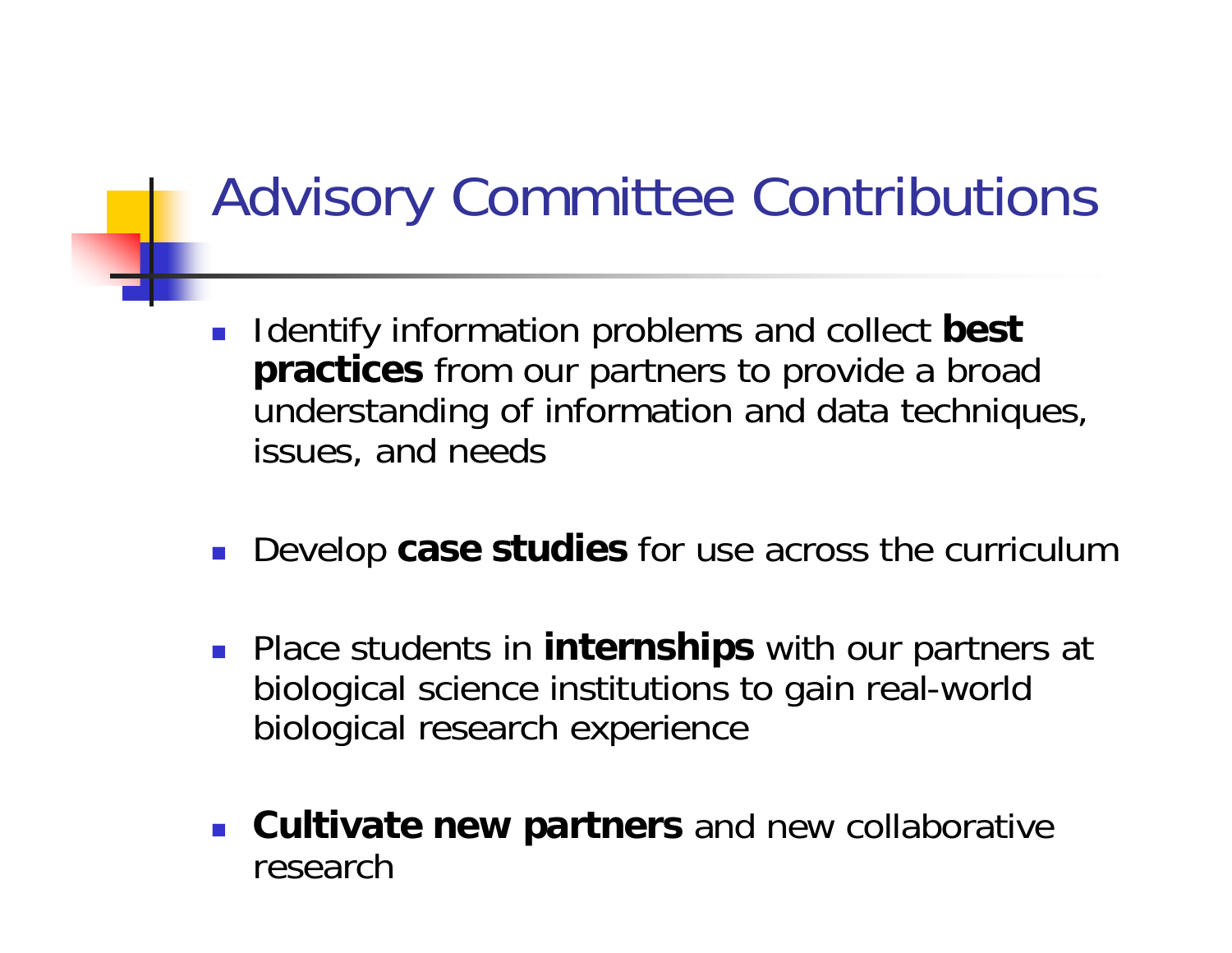Emergent Themes Initial Advisory Committee Meeting

- Data-centric
- **Policy and Sustainability**
- **Researchers and Research**
- **Service Service Information / Management**

The items on the following slides include skills grouped according to their technical or social basis.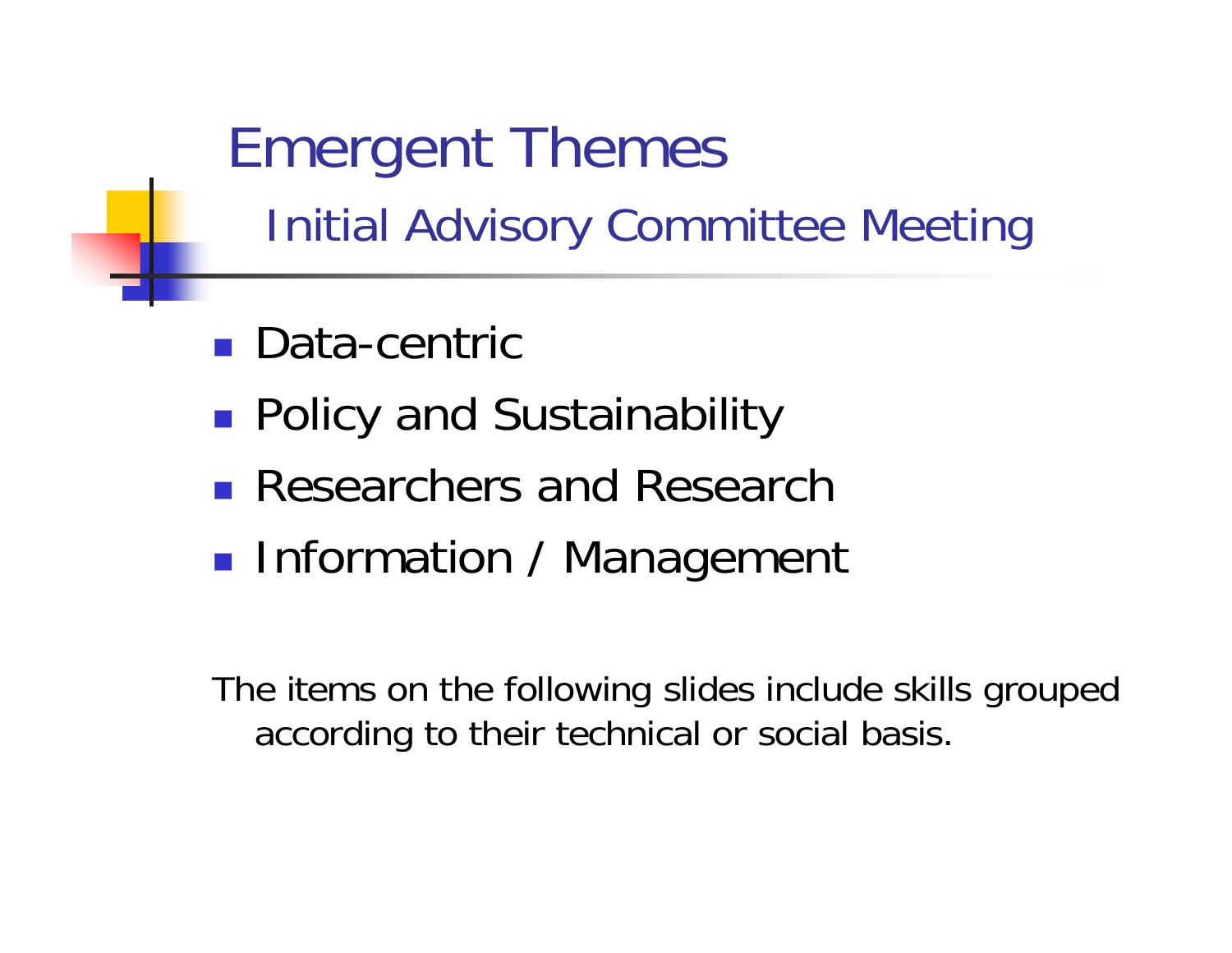

### **Technical**

### **Social**

- **File formats**
- Metadata
- **Ontologies**
- **Standards**

■ Data practices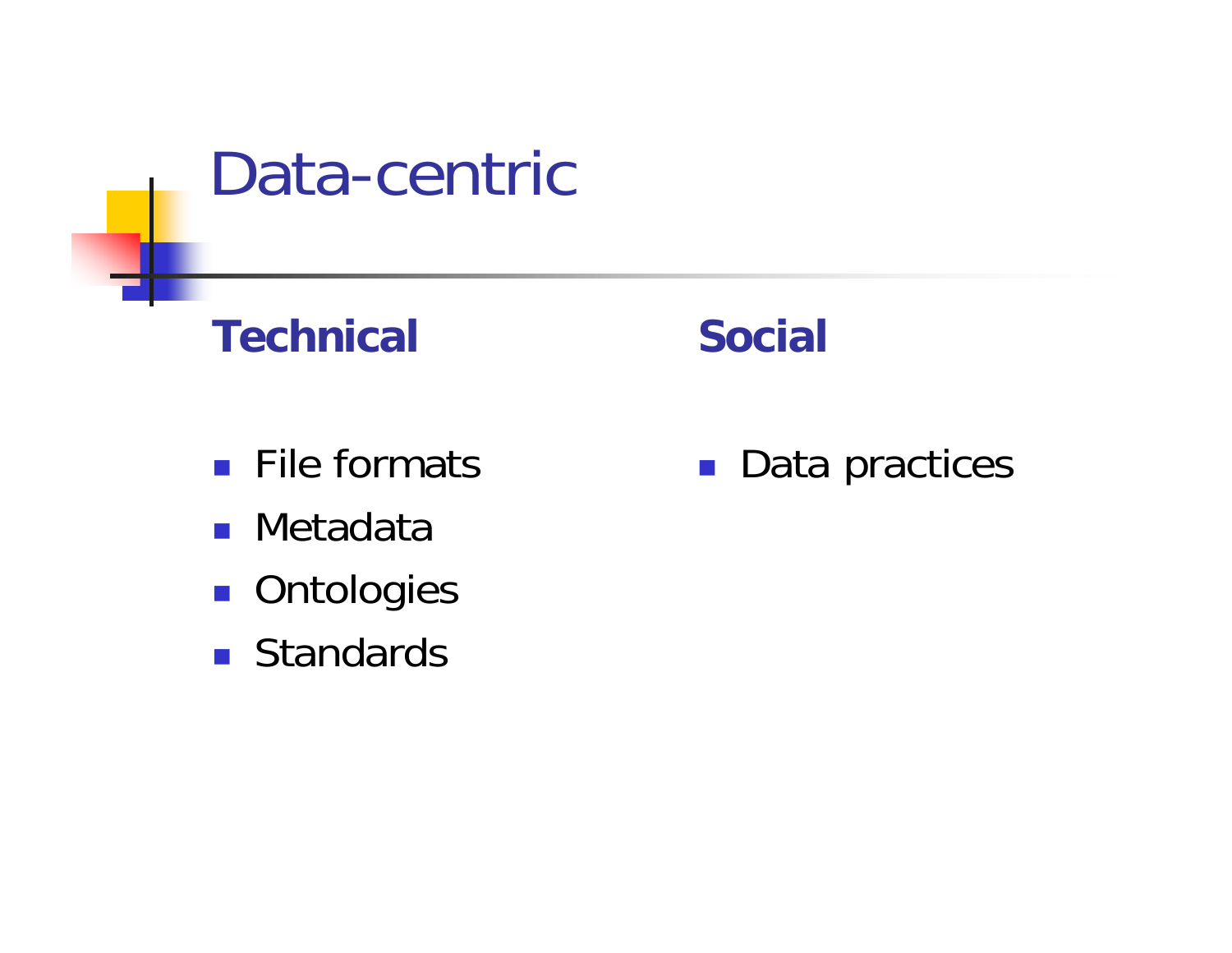# Policy and Sustainability

### **Technical**

- Analysis and implementation of ownership models and copyright
- $\mathcal{L}_{\rm{max}}$ Preservation strategies
- Ξ Risk assessment

### **Social**

- Ξ Risk assessment
- Ξ Social, cultural and political aspects of intellectual property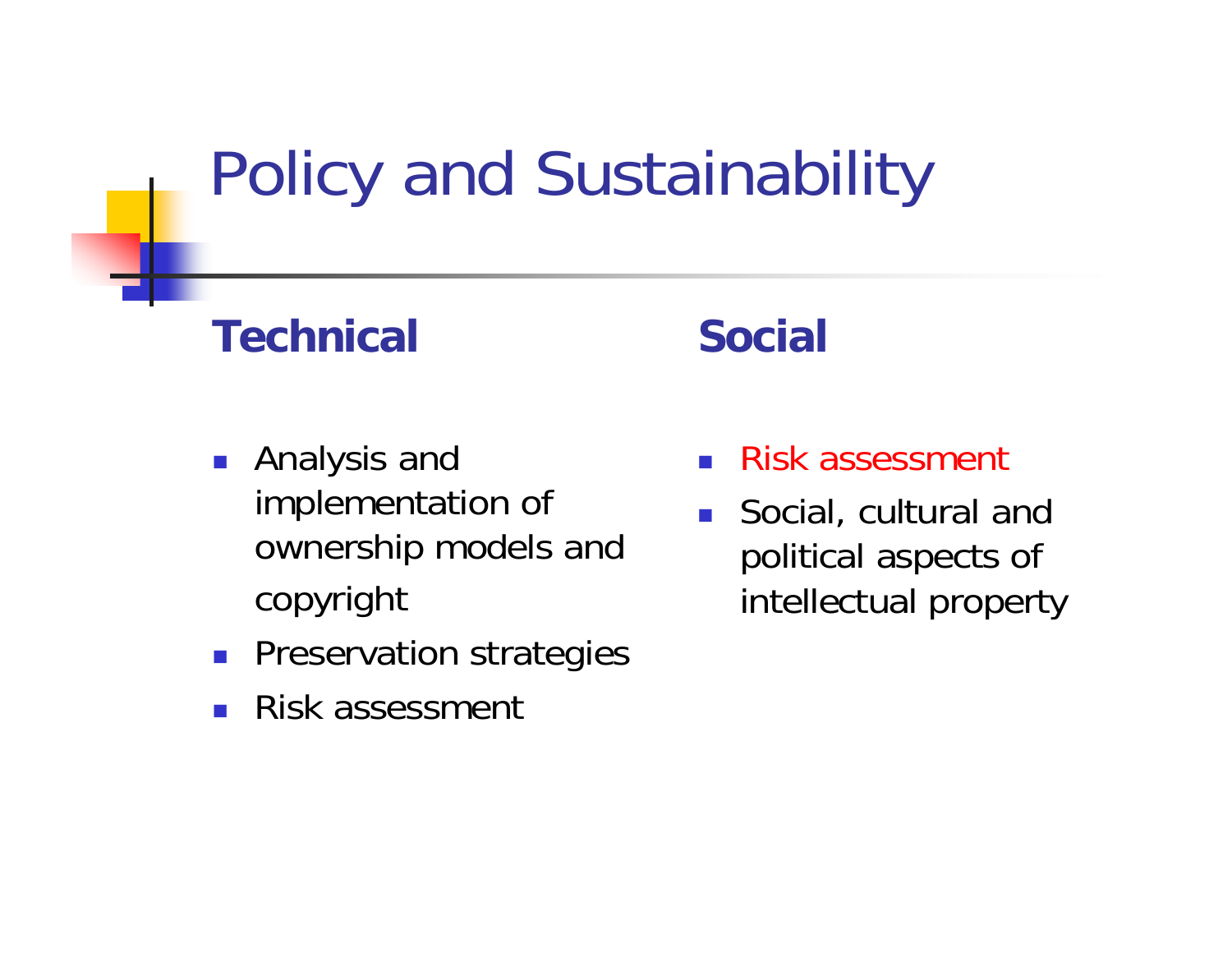# Researchers and Research

### **Technical**

### **N**orkflows (and automation)

**Not just preservation** workflow.

### **Social**

- **Domain knowledge**
- **Social parameters of** research production
- $\mathcal{L}^{\text{max}}$ Research lifecycle
- Scholarly communication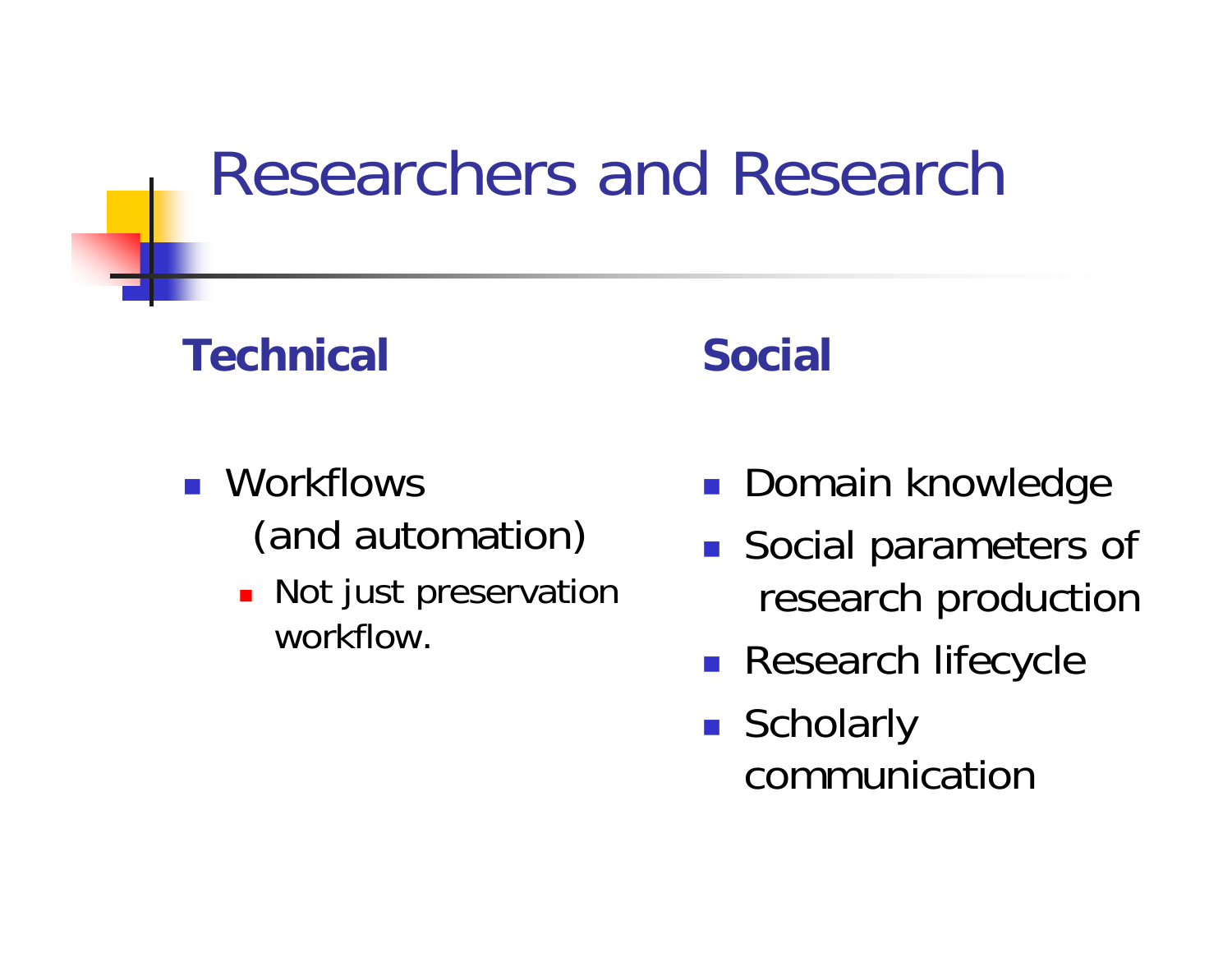# Information Management

### **Technical**

- **Use of applications** across platforms (PC/Mac/Linux)
- Basic data file care: storage, backup
- $\mathcal{L}^{\text{max}}$  Database management systems
- **I** Systems evaluation

### **Social**

- **Recruit personnel**
- **Facilitate collaboration**
- **Change management**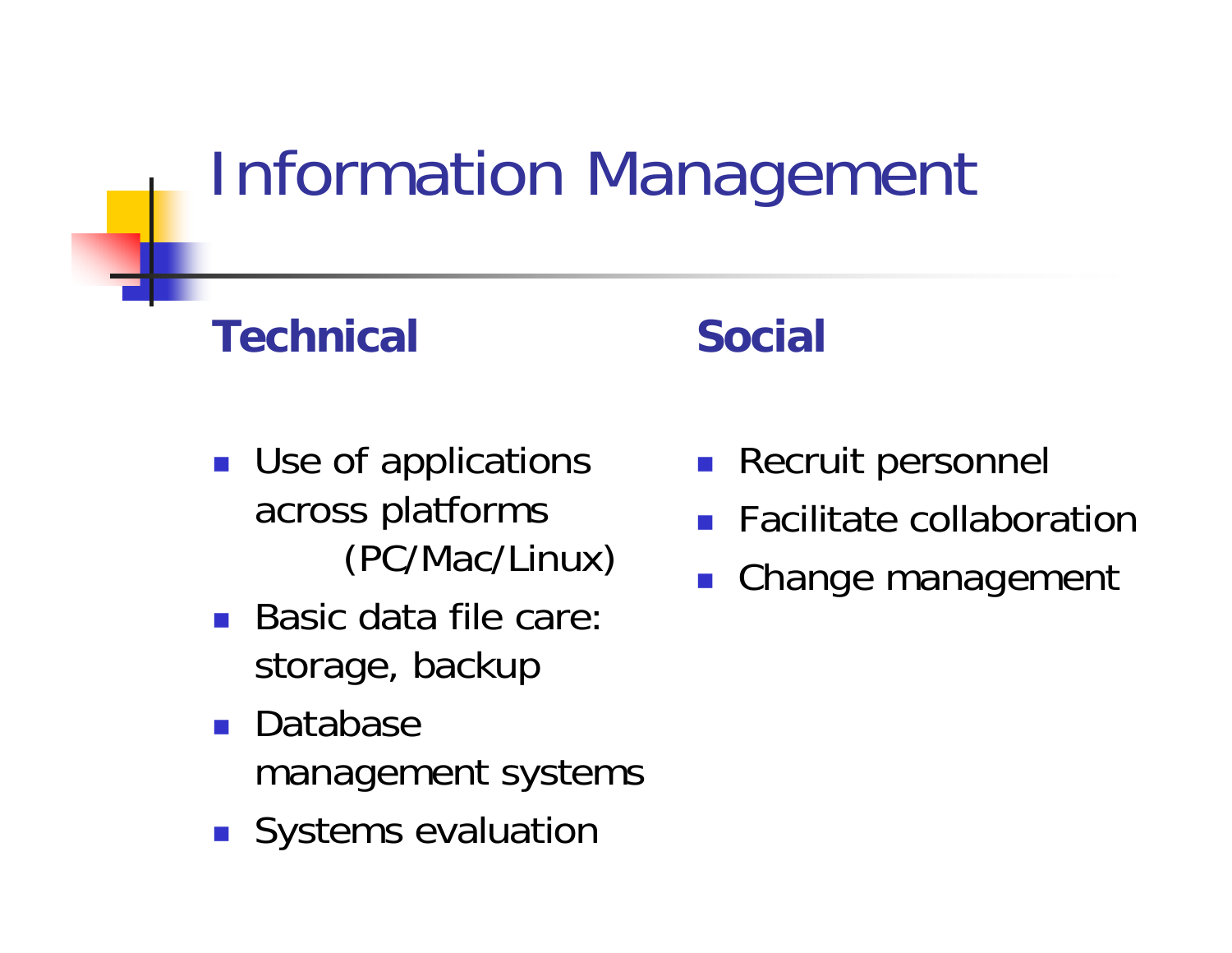# DCEP Guideposts

### **Knowledge of practice**

- ▉ how things are done now (not always best)
- П best practices, application and generalization
- **Knowledge of problems** 
	- data "problems" not yet resolved by current practice
	- П research needed to enumerate and analyze these problems
- $\mathbb{R}^3$ **Knowledge of promise** 
	- ▉ awareness of technologies that could solve problems
	- П societal information trends
		- Changing funder&scientist's perspectives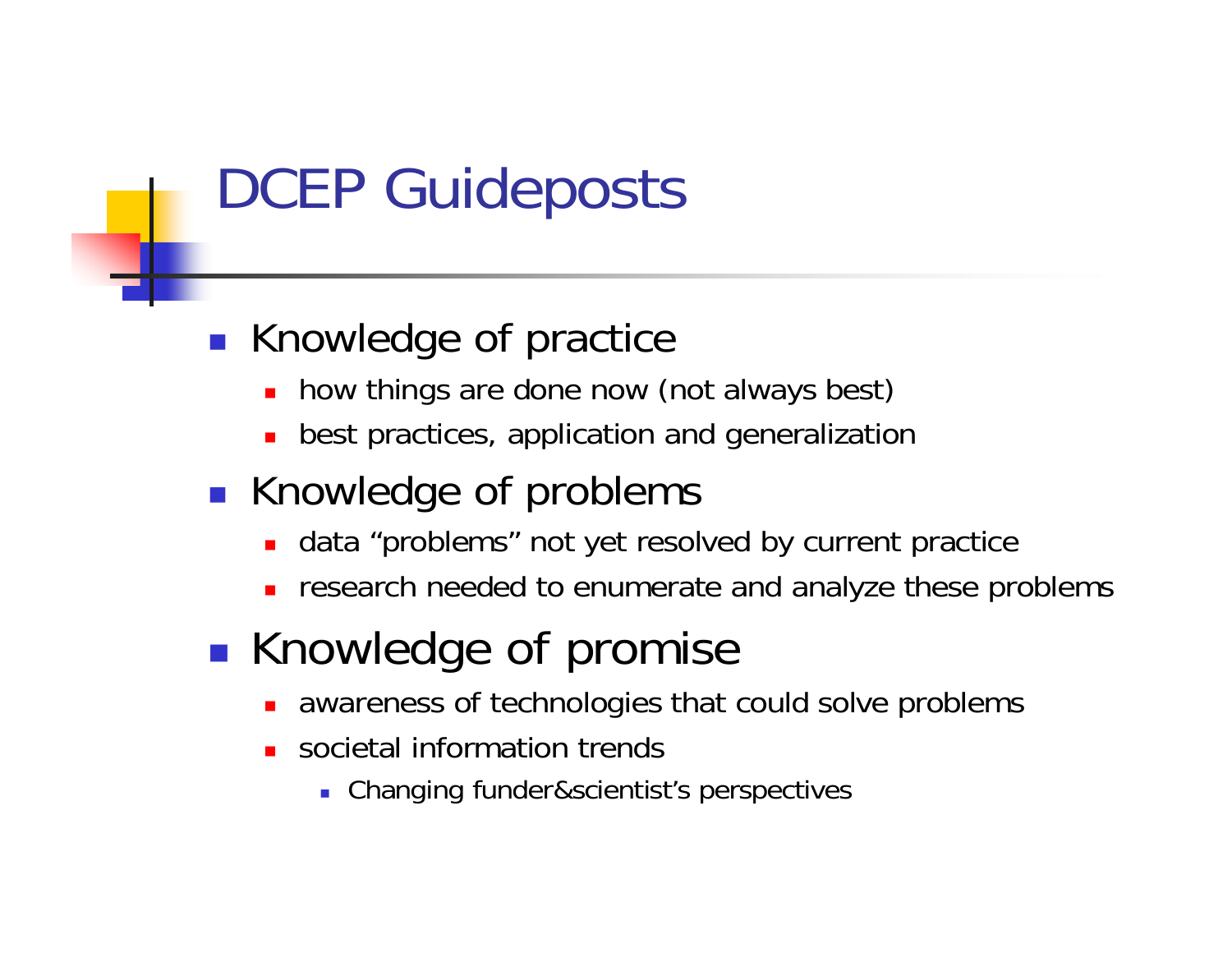## Project Deliverables and Future Events

- **Curriculum materials to be available via** IDEALS, the UIUC institutional repository
	- **■** syllabi
	- case studies
- **E.** Summer Institute in Data Curation
	- **Summer, 2008 workshop for academic and** research librarians
- **National conference on the Practice, Problems** and Promise of Data Curation in 2009/2010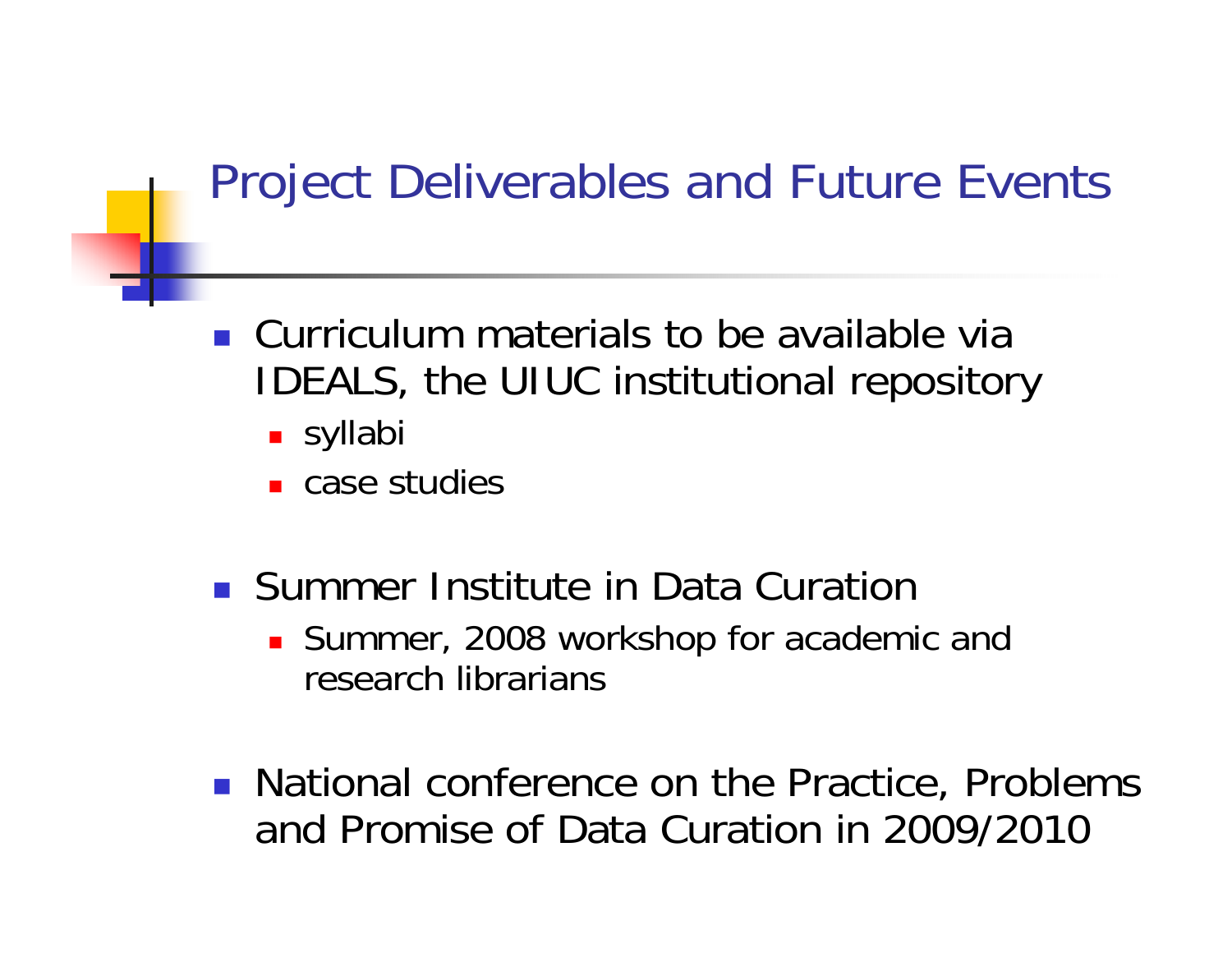# New Directions

- **Growing changing partnerships**
- **Live distance education**
- $\mathcal{L}_{\mathcal{A}}$ Adjunct faculty and guest lectures
- **Humanities** 
	- E.g. 2007 Digital Humanities Conference
- **Research efforts in science and scholarship**
- **Science Communication Initiative** 
	- http://sci.lis.uiuc.edu/